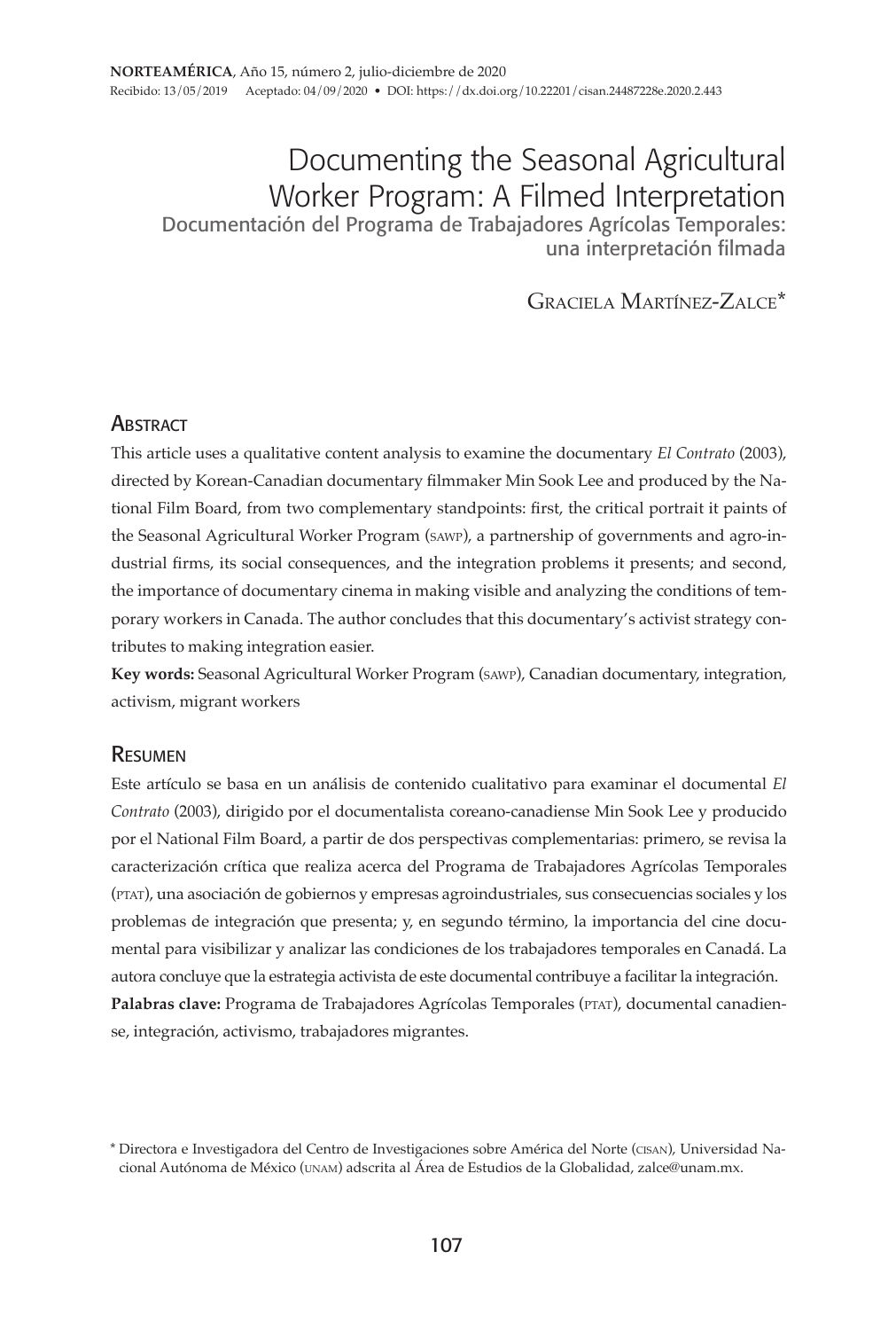#### **INTRODUCTION**

Since 1966, Canada has been hosting *temporary* workers to labor in its fields thanks to agreements first with certain Caribbean countries and, starting in 1974, with Mexico. These agreements became the Seasonal Agricultural Worker Program (sawp) (Díaz Mendiburo, 2015). Decades later, the agreements were extended to other industries, and the Canadian government created the Pilot Project for Workers with Lower Levels of Formal Training. Its main objective was to allow the entry of workers from any part of the world to carry out the C- and D-skill-level jobs specified in the National Occupational Classification (Díaz Mendiburo, 2015).

The governments state that the sawp has its own norms to safeguard farmworkers' fundamental rights. According to its website, the Mexican Consular System in Canada visits workplaces and hospitals to "ensure respect for Mexican workers' labor rights during their stay in that country" (Consulado General de México en Toronto, 2014). Existing norms stipulate eliminating from the program the farms that do not comply with the working conditions established in the contract. However, the documentary *El Contrato* (2003), by Canadian film-maker Min Sook Lee, paints a portrait of a situation in which the workers are exposed to exploitation and their health is endangered.

A documentary is a piece of cinema that deals with real events and situation, where social actors of the real, historic world participate, and the perspective that explains to the viewers the events depicted is determined by the film-maker's point of view (Nichols, 2013). One distinctive characteristic of most documentaries is that they forge a commitment to social issues (Nichols, 2013; Sierra and Montero, 2015; Mateos and Gaona, 2015). For example, in North America, we can trace a tradition of denunciations in films in the second half of the twentieth century and the entire twenty-first century (Cordero Marines, 2019). The case of Canadian documentaries is particularly representative in that they combine documentary-making with social activism (Sadoul, 2010; MacKenzie and Martínez-Zalce, 1996; MacKenzie, 1996, Waugh, Baker, and Winton, 2015). It should be mentioned that, from the earliest productions until today, many of these documentaries have been financed by the National Film Board (NFB), a governmental cultural institution whose main objective has been to promote a Canadian point of view about the country, on a provincial, national, and international level.

*El Contrato* and Min Sook Lee are part of a universe of creators and works that make up the NFB, as well as of the series of documentaries that have been actively connected to social struggles. In fact, both this director and this documentary have been recognized for having contributed to making visible the exploitation of migrant farm workers (Butovsky and Smith 2007). In the theory of social movements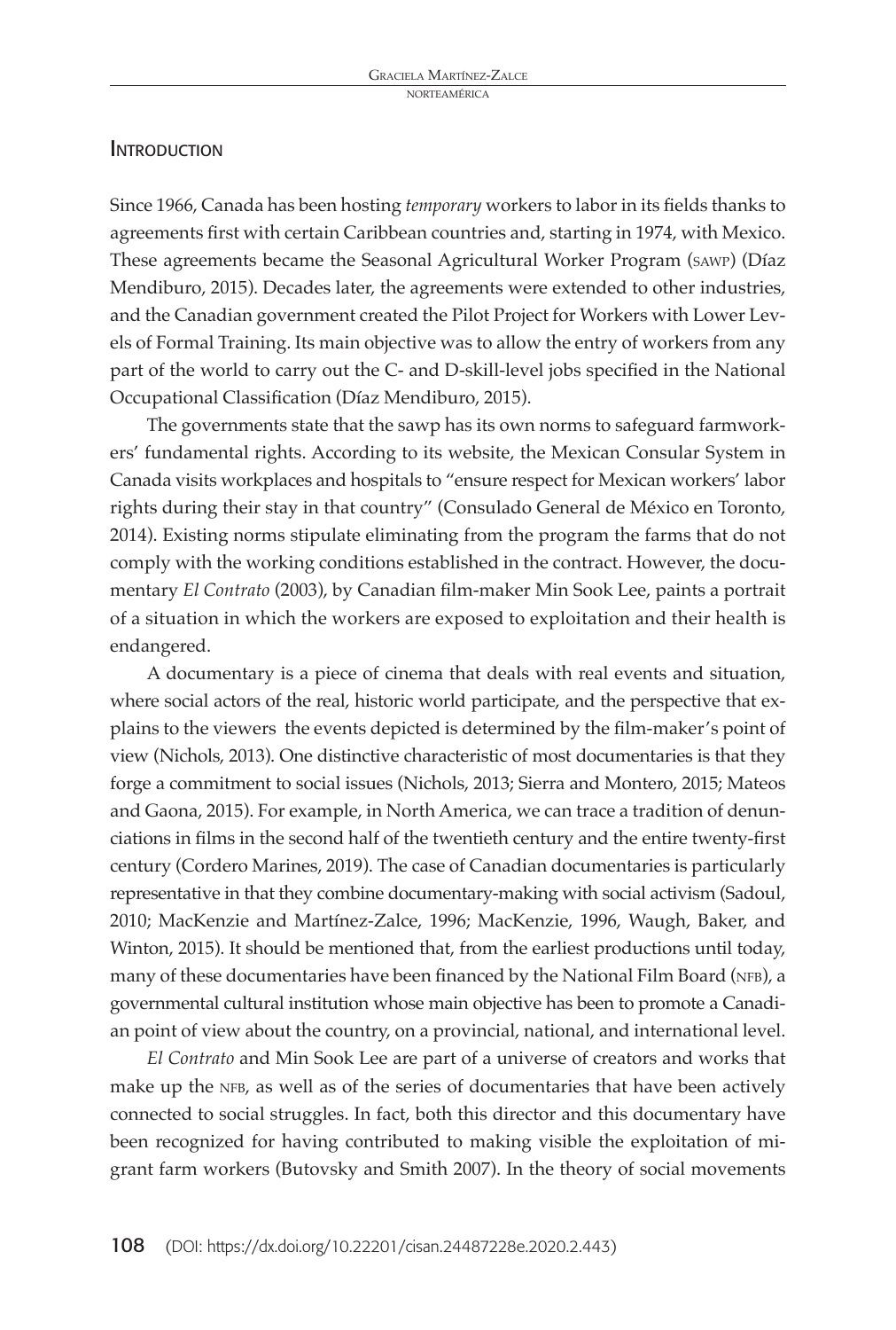bolstered by Alberto Melucci, visibility is one of their fundamental aspects (Chihu and López, 2007: 148-149). That visibility brings the conflicts, the actors involved, and their demands into the sphere of the public, which makes them active entities of the network that sustains the organization of the social movement.

Today, the sawp is one of the most important instruments in the binational Mexican-Canadian relationship. It is a very active program, and, as such, the conditions that migrant workers hired through it experience have become more difficult since the beginning of 2020 due to the COVID-19 pandemic. As a result, it is important to analyze the critical portrait *El Contrato* paints and to understand its importance for the struggle this community is facing. Despite the fact that the film debuted 17 years ago, certain kinds of injustices continue to be committed, as can be seen in the articles and reporting that have been published during the pandemic.

## **RELEVANCE**

Canadian documentaries' interest in social and political issues is nothing new. Some examples of this are the reflections that arose regarding the activism of groups like Studio B (MacKenzie and Martínez-Zalce, 1996); the Quebec series *Panoramique*'s rejection of being subjected to the English language (MacKenzie, 1996); the different expressions of the *Challenge for Change* initiative (Waugh, Baker, and Winton, 2010); ethnic resistance and multiculturalism in the contemporary documentary (Anselmi and Wilson, 2009); as well as the work by indigenous documentary-maker Alanis Obomsawin (White, 2002).

In the same way, the interests sparked by the analysis of documentaries that depict migration around the world are very broad and are a reflection of how important they are as a source of information. They include the issues unfolding along the Mexico-U.S. border (Hernández, 2014; Mercader, 2014), migration to Western Europe (Rodríguez, 2010; Palladino and Gjergji, 2016), the Latin American diaspora (Loustanaou, 2018), and the consequences of the feminization of migration (Zegrebelnaia, 2014), among others.

Despite this growing universe, in Canada, few documentaries have been made about temporary migration (that is, migration covered by binational governmental programs). While *El Contrato* is frequently mentioned in academic literature as an obligatory reference point both for understanding sawp migrant workers' precarious conditions (Butovsky and Smith, 2007) and talking about the fight of collectives like Justicia for Migrant Workers (J4MW) (Paz and Jihye Chun, 2016), the fact is that there is still scant analysis centering on its content. It remains to be understood how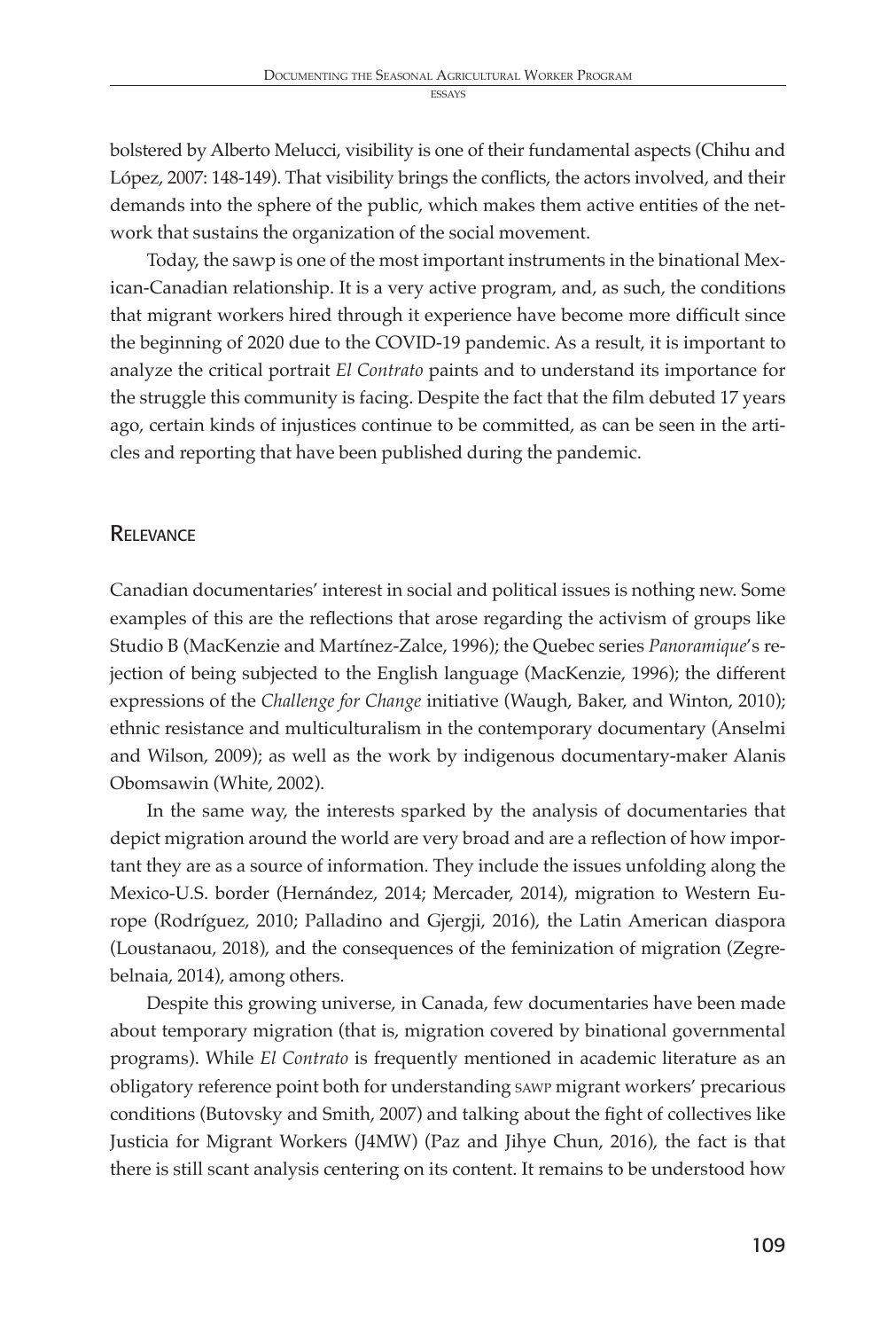this work deals with temporary migrant workers, which has made it legitimate in this community's struggle; not to mention that Min Sook Lee's film, as a documentary-maker and activist, has been given little attention in academia despite having been awarded several prizes both for its quality and for the social importance of the issues it deals with.

#### Theoretical-methodological Strategy

To analyze *El Contrato* and understand its importance as a research source, a series of ideas have to be put forward. The first is that it is part of the documentary archives of the NFB. An archive is the result of a process of selection and classification of objects, in this case documentary films, that reflects the cultural production of a community (LAIS, 2014: 55).

When it is accessible, we can acquire information about the group that has produced it in a specific time and place. It gives us concrete data and references about different social processes. This is why the material it contains can be understood as sources of knowledge (LAIS, 2014: 13-53).

The second point refers to the relationship between activism and documentaries. As Cordero Marines (2020: 21) correctly writes, the documentary plays an active role in configuring our surroundings and social debates. Mateos and Gaona (2014: 106-133), for their part, have stated that cinema has been used as an instrument for social and political transformation for more than a century and can be seen in different places and at different times.<sup>1</sup> They also see a series of constants, outstanding among which are the conception of the documentary as a tool to spur and motivate actions that bring about change, that have an impact in the dynamics of society, and that undermine injustice or inequality. It is also understood as an instrument for facilitating economically challenged communities and subjects' access to public discourse, as well as to being protagonists, a role traditionally reserved to groups with economic and political power. Another characteristic is that the authors (both men and women) are social actors who are distant from society's hegemonic groups. It is

 $1$ <sup>1</sup> The examples are numerous, including the cinema of Dziga Vertov during the Russian Revolution; the documentaries of Netherlander Joris Ivens about different peoples' struggles; the productions of U.S. filmmaking groups like the Workers Film Photo League and Frontier Films, which reacted to the 1929 economic crisis and a context of censorship; the English Free Cinema, whose intention was to motivate action by viewers; Latin American experiences, such as Tercer Cine, created by Fernando Solanas and Octavio Getino, Glauber Rocha, or Jorge Sanjinés's Ukamau Group; the Newsreel organization, which conceived of cinema as a revolutionary weapon during the civil rights struggles and the anti-Vietnam War protests in the United States; the French group sloan; San Francisco's Cine Manifest, etc.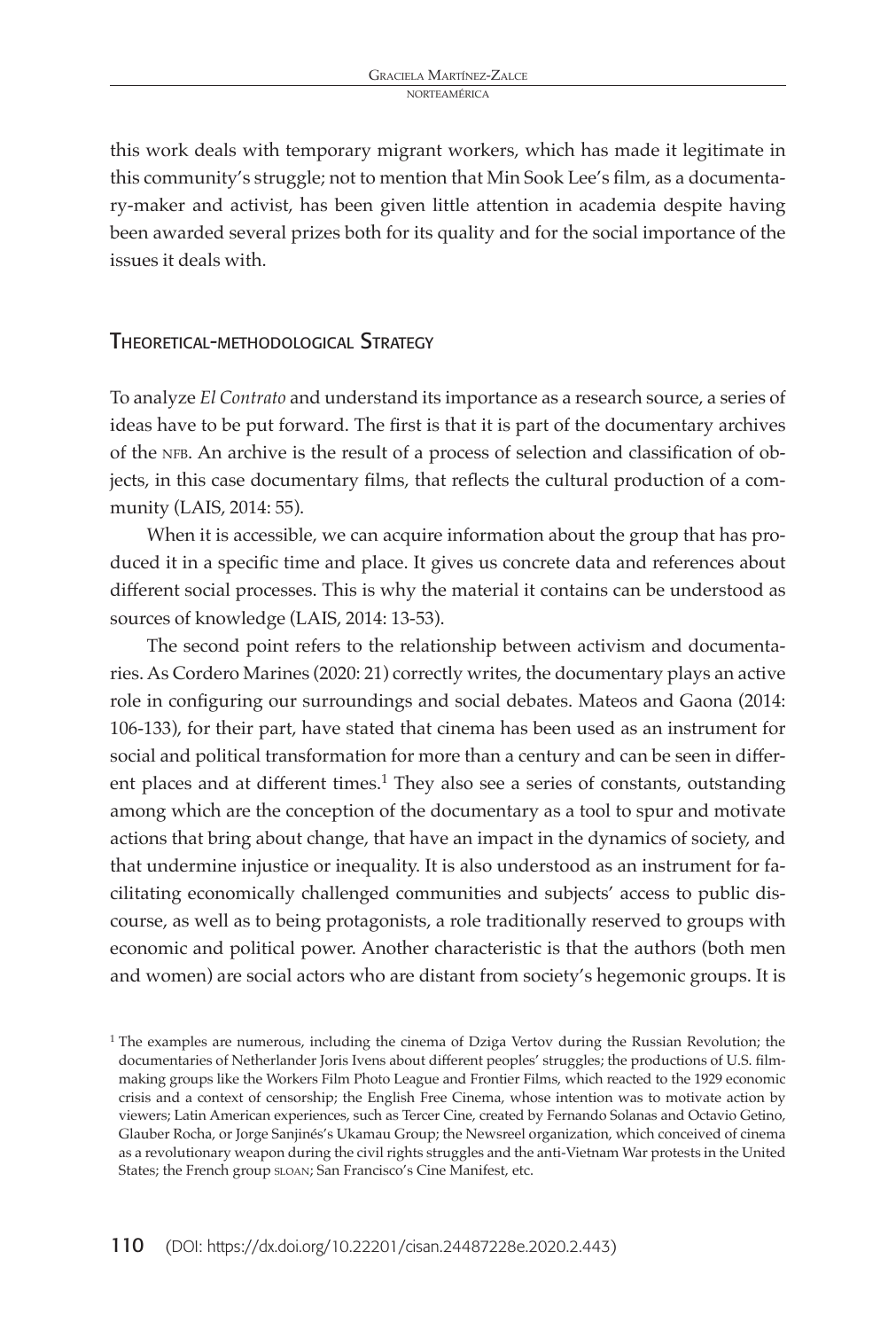important to mention that the different expressions often coincide in contexts in which domination, social dissatisfaction, and discrepancies prevail.

In accordance with these ideas, the activist –or even militant– documentary has been defined as a political instrument used to attain certain objectives, such as calling to action, lifting informational blackouts, or heightening consciousness (Mestman, 2009). The political documentary, for its part, has been characterized by assuming certain positions in power-related conflicts, where different ways of understanding society, the community, and identity are involved; its aim is to generate backing, empathy, commitment, responsibility, and mobilization (Dittus, 2012).<sup>2</sup>

The third point refers to audio-visual language and the way in which the documentary has dealt with social and political issues. Theoretician Bill Nichols (2013) identifies two main forms. The first has the aim of portraying the issue from a broad perspective. Subjects participate in groups and the issue is presented as a representative example of a broader scale conflict. The second is a personal portrait, which gives more weight to the individual history and experience because it puts forward a close link between the personal and the political. These traits will help us understand the strategy behind *El Contrato* for showing the situation that migrant sawp workers face.

The last point makes it possible to link up the foregoing ideas about documentary cinema and place them in the proper context of the sphere of political and social mobilization; specifically, the context of the forms of protest and action strategies discerned by theoretician Alberto Melucci. Their objective is to reinterpret norms, to redefine the social field of activity, to construct new meanings and identities, which seek the possibility of erecting meanings appropriate to the world, $3$  as well as to reject the domination of a single cultural and social form.

Melucci pointed out that these kinds of social movements exist on two levels: underlying networks and visibility (Chihu and López, 2007: 149). The first is the power that gives the organization life, that produces new codes, and sustains resistance strategies. The second is the social impetus that spotlights the mobilization, the subjects, and the demands. Both levels correspond to the activism that has taken place in documentary cinema because, to the extent that its practitioners see it as a resource for transformation that promotes action and confronts power, it is possible to think of it as part of the fabric of society that strengthens displays of discontent, whose main task is to contribute to making the conflict visible from the point of view of the

<sup>&</sup>lt;sup>2</sup> The theory of the documentary has shown that the different characterizations that make up the universe of cinematographic forms and expressions are never found in pure form (Nichols, 2013; Plantinga, 2014). Quite to the contrary, a single product may display traits of one and the other.

<sup>&</sup>lt;sup>3</sup> Regarding ethnicity, gender, sexuality, ideology, etc. (Chihu and López, 2007).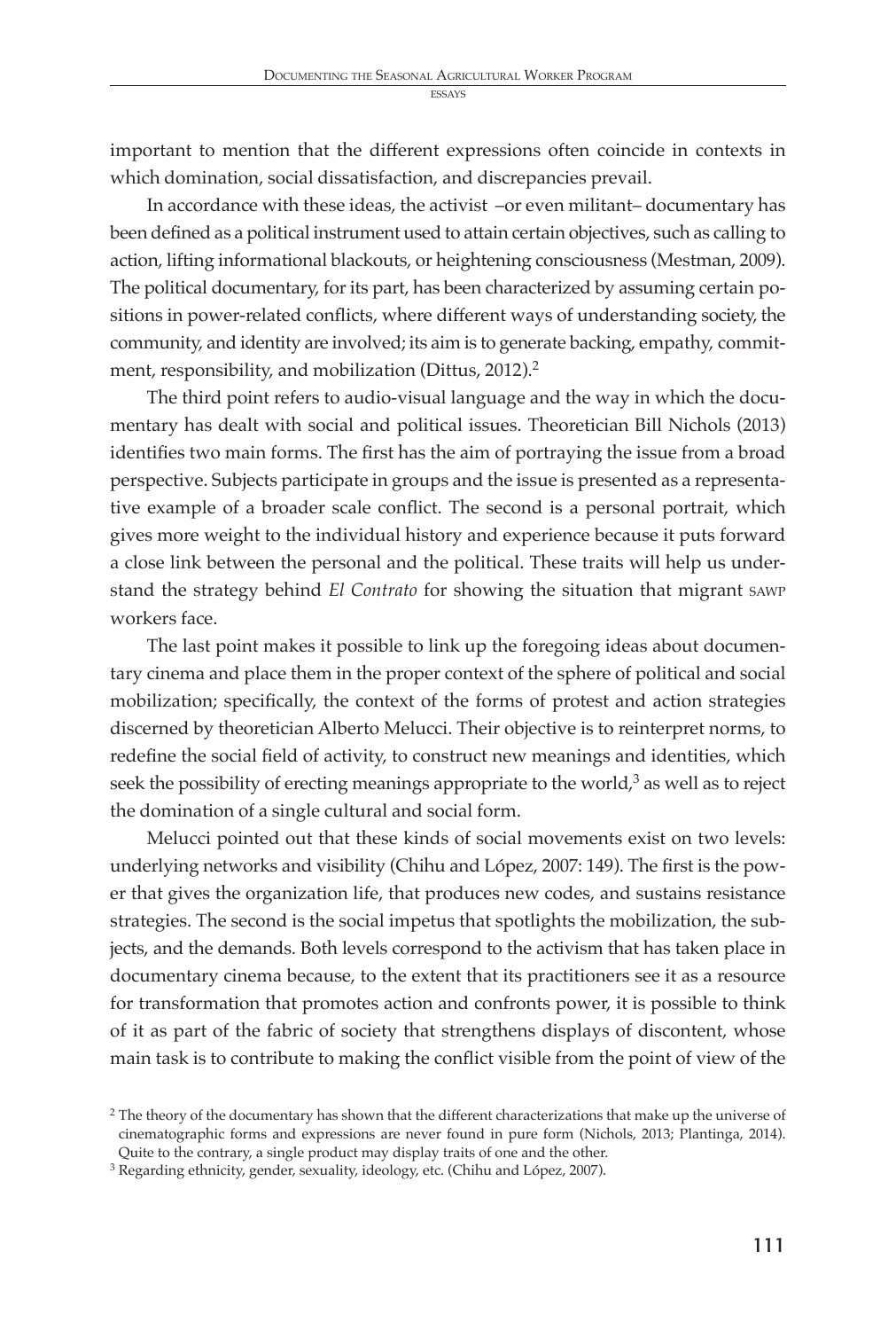marginalized and downtrodden. In the case of *El Contrato*, this involves demonstrating the inequality and injustice that sawp migrant workers face, making them protagonists by having them explain their own experience and fostering support that will strengthen their organization.

Based on these ideas, I used a qualitative content analysis methodology (Giroux and Tremblay, 2011) to identify the central bases of *El Contrato*'s critique of the sawp, as well as the elements that foster the visibility and understanding of the situation migrant workers face.

## The Seasonal Agricultural Worker Program

The sawp is Canada's oldest and most important temporary migrant workers program, and Mexico is the country that contributes the largest number of workers to it (McLaughlin et al., 2017: 683). Mexico's participation in this program has grown steadily since the beginning; in fact, its own Ministry of Labor recruits the personnel. The recruits must, among other things, be between the ages of 18 and 45, married, preferably with children, to avoid them deserting the program and remaining in Canada irregularly; the women must be single mothers, following the same logic. All the workers must have some kind of prior experience in the sector for which they will be hired.

For the Mexican government, the sawp is a mechanism that "allows for the circular, legal, orderly, and safe mobility of agricultural laborers"; at the same time, it "guarantees respect for their labor, social, and human rights*"* (Secretaría del Trabajo y Previsión Social, 2017). For the Canadian government, it is a program that "enables employers in Canada to hire foreign workers on a *temporary* basis to meet short-term skill and labour needs when Canadians or permanent residents are not available" (Global Forum on Migration and Development, 2014).

Here, we are talking about a bi-national policy involving the hiring of mostly men and a few women for a maximum of 8 months to work in one of the 16 branches of goods and services industries ranging from apiculture to the processing of different farm products. Some governments officially characterize the sawp as an international model for temporary work. However, we should question the term "temporary," since the farmworkers hired in Canada under this program spend more months of the year there than in their own country. As Díaz Mendiburo (2015) points out, "The seasonal nature mentioned by Employment and Social Development Canada is arbitrary. According to 2012 statistics from Mexico's Ministry of Labor Office of Labor Mobility, 64.989 percent of the agricultural workers who go to Canada stay there for from six to eight months, longer than they spend in their own country."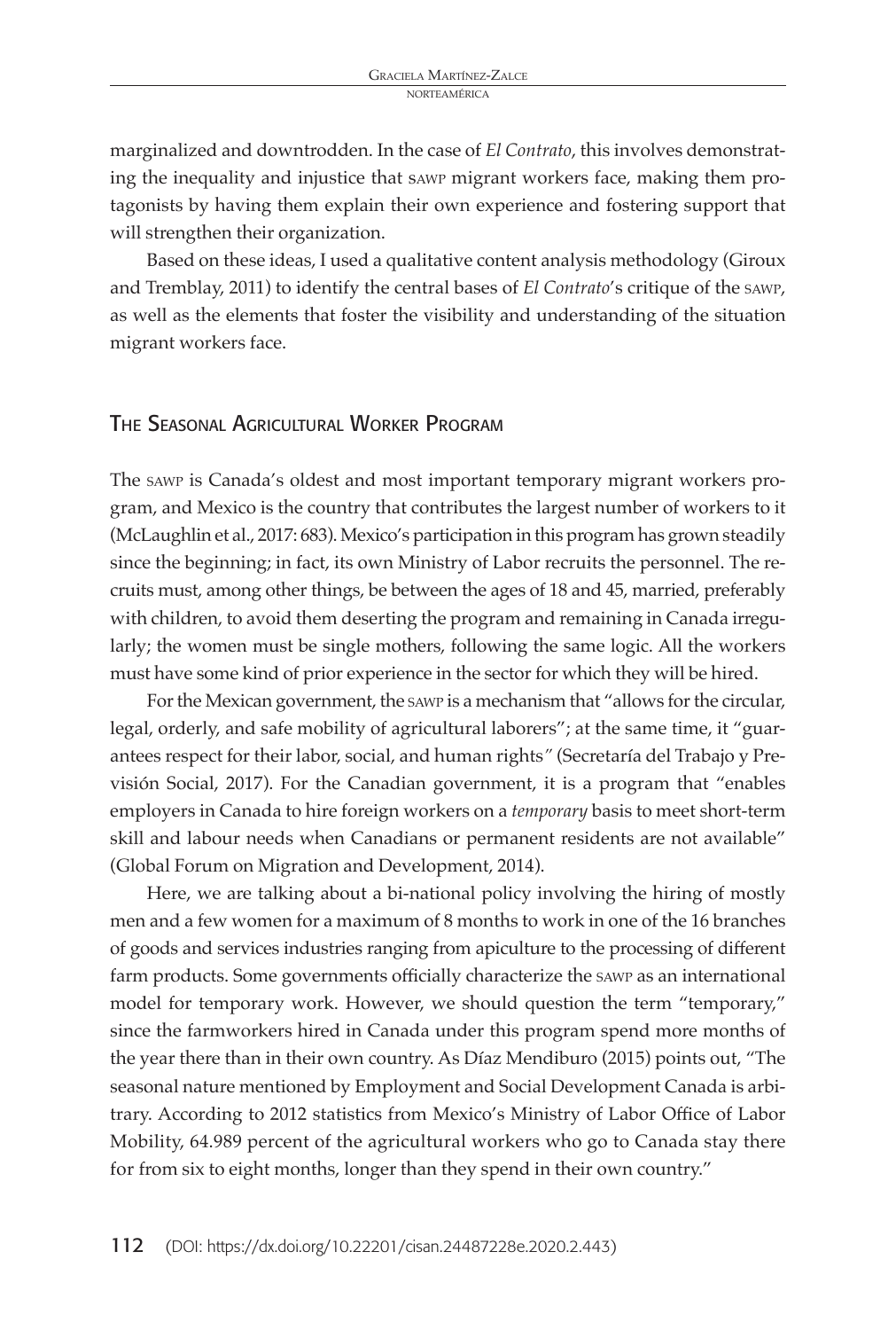Employment and Social Development Canada describes the program as allowing employers to hire workers for a period of no greater than eight months, from January 1 to December 15, and for no fewer than 240 hours in a six-week period or less. Based on this, both academics and ngos point out the paradox of how workers who, even living most of the year in Canada, continue to be considered temporary, in particular when in addition to this already considerable yearly "temporary stay," you add these same workers' repeated participation in the sawp. 4

Most of these workers return every year to the same communities in Canada, some even for more than 25 years (Hennebry, 2012). From this perspective, clearly, the adjective "temporary" is not applicable to most of the workers in the program, of whom only 35.02 percent spend more time in Mexico than in Canada (Díaz Mendiburo, 2015: 235). According to Mexican government data (Secretaría de Relaciones Exteriores, 2020), in 2018, 25 331 agricultural workers participated, 751 of whom were women. In 2019, the figure increased to 26 399 774 of whom were women. These figures indicate the number of families impacted by this labor dynamic.

Mexico's consulates in Canada say that Mexican labor is preponderant in vegetable crops (especially tomatoes, cucumbers, and peppers); fruit (mainly apples, peaches, and strawberries); tobacco; agricultural packing plants; and flower cultivation. In addition, they say that, due to "Mexicans' good performance and excellent willingness to work" (Consulado General de México en Toronto, 2014), farmers prefer them as employees. Meanwhile, for the Canadian government, Mexican temporary workers are in the same position as those from 11 Caribbean countries, and it underlines that what is really important to it is that the employer, on the one hand, and the sending country, on the other, comply with the legal requirements and the age and skills stipulations in order to reach market goals. In short, governmental representatives argue that this is "a bi-national policy that guarantees the complementary nature of Mexico-Canada labor markets; that is, Canada needs labor to work on its farms and Mexico needs better job alternatives for its workers" (Televisa News, 2017).

As already mentioned, the Mexican government's official position notes that the Canadian government's historical preference for Mexican labor is due to its effectiveness. Nevertheless, research has shown an institutionalized process of racialization (Hennebry, 2006) that profiles temporary workers and includes employer practices of maintaining and legitimizing a migratory system based on unequal power, in which resources are assigned depending on the worker's race and ethnicity. It has

<sup>4</sup> Justicia for Migrant Workers has been campaigning to change these conditions; Harvesting Freedom raises funds for injured migrant workers; and the Canadian Council for Refugees/ Conseil canadien pour les réfugiés calls these migrant workers Canada's disposable workforce.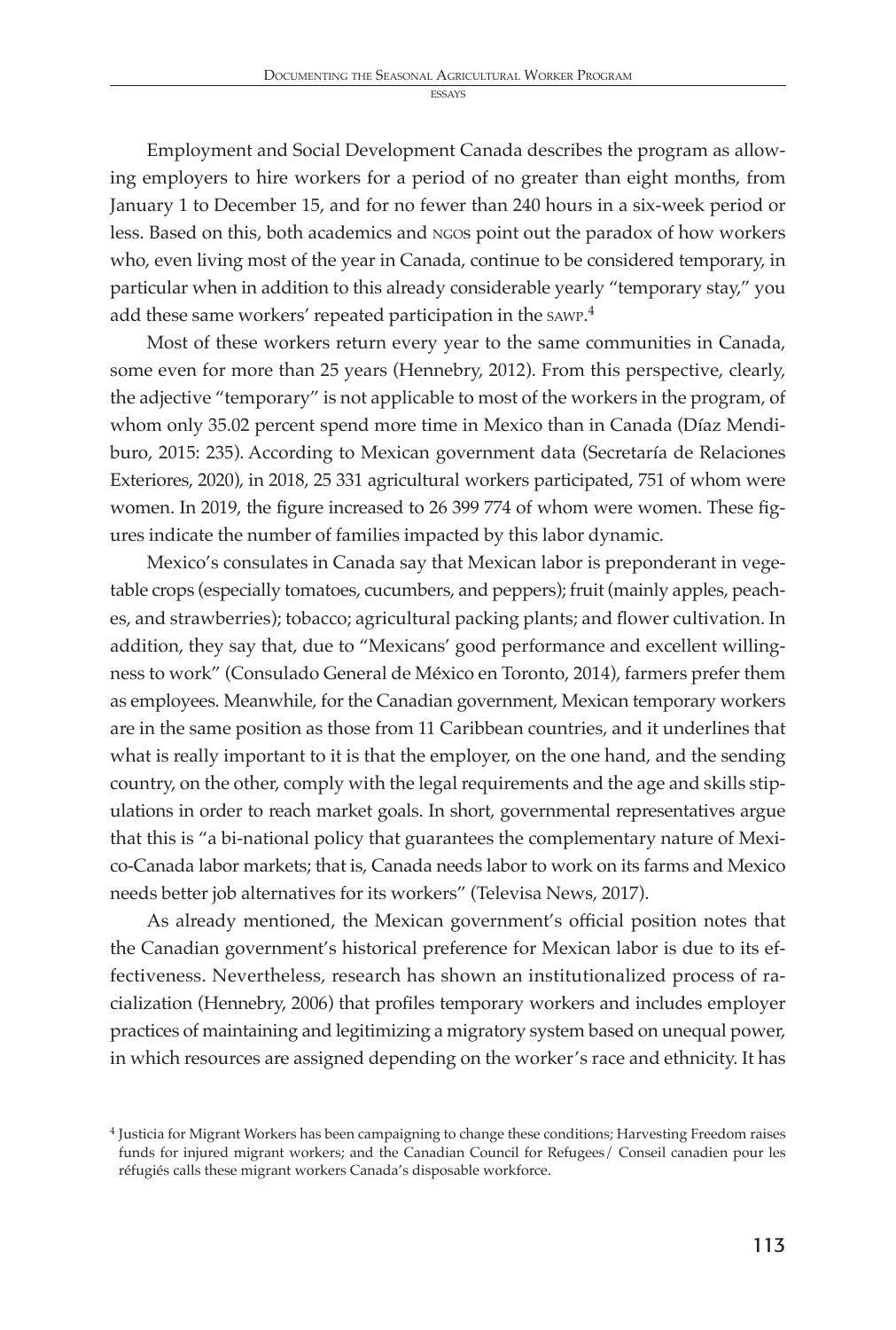also been documented that these migrant workers are not trained in the use of pesticides or reducing on-the-job risks; this has meant that approximately one-fourth of them have suffered some job-related disease or injury (McLaughin, Hennebry, and Haines, 2014). This can be seen in the testimonies included in Min Sook Lee's documentary,5 analyzed later, and in Aaraón Díaz Mendiburo's *Matices* (2011). Both films include testimonies of workers that show that the employers employ a strategy of dividing farmworkers by nationality and race, threatening them with hiring those of another nationality or race if they get sick or voice any discontent, leading to mutual suspicion among those with different backgrounds.

This is why Jenna Hennebry argues that the sawp is an example of "time-space compression" in action that leads to the exploitation and subordination of "Mexican migrant workers" (Hennebry, 2006). And she adds that migratory systems like the sawps are linked to globalization, given that these programs are born of it and perpetuate it thanks to dependence on foreign labor and the economies based on remittances.

Mexico's Foreign Relations Ministry states that the program contributes to improving bilateral relations between the two governments, in addition to being a model for international cooperation, since the sawp shows that migratory flow can be maintained "in a regulated, decent, effective fashion" (Secretaría de Relaciones Exteriores, 2020). Thus, Mexican migrants who go to work under it are situated in positions of subordinate power, and the governments, employers, and other intermediaries exercise significant control over them and their daily lives (Henebry, 2006).

#### *El Contrato*

The genealogy of the Canadian documentary is marked with the intention of transformation. Documentary-maker John Grierson, whom the Canadian Parliament charged with founding and heading up the NFV in 1939, thought that the documentary should contribute to people's understanding of the events unfolding around them (Breu, 2010) and to the resolution of social difficulties (Mateos and Gaona, 2015: 107). In fact, the common characteristic of Francophone and Anglophone Canadian production is the concern with the issues confronting their distinct communities (Sadoul, 2010).

The paradigmatic example of the link between activism and the documentary is the Challenge for Change project, born of the nfb. Its main objective was to empower

<sup>5</sup> The director's most recent film, Migrant Dreams (2016), documents the lives of mostly Asian women hired through Canada's Temporary Foreign Worker Program and focuses the problem of families torn apart by these types of contracts.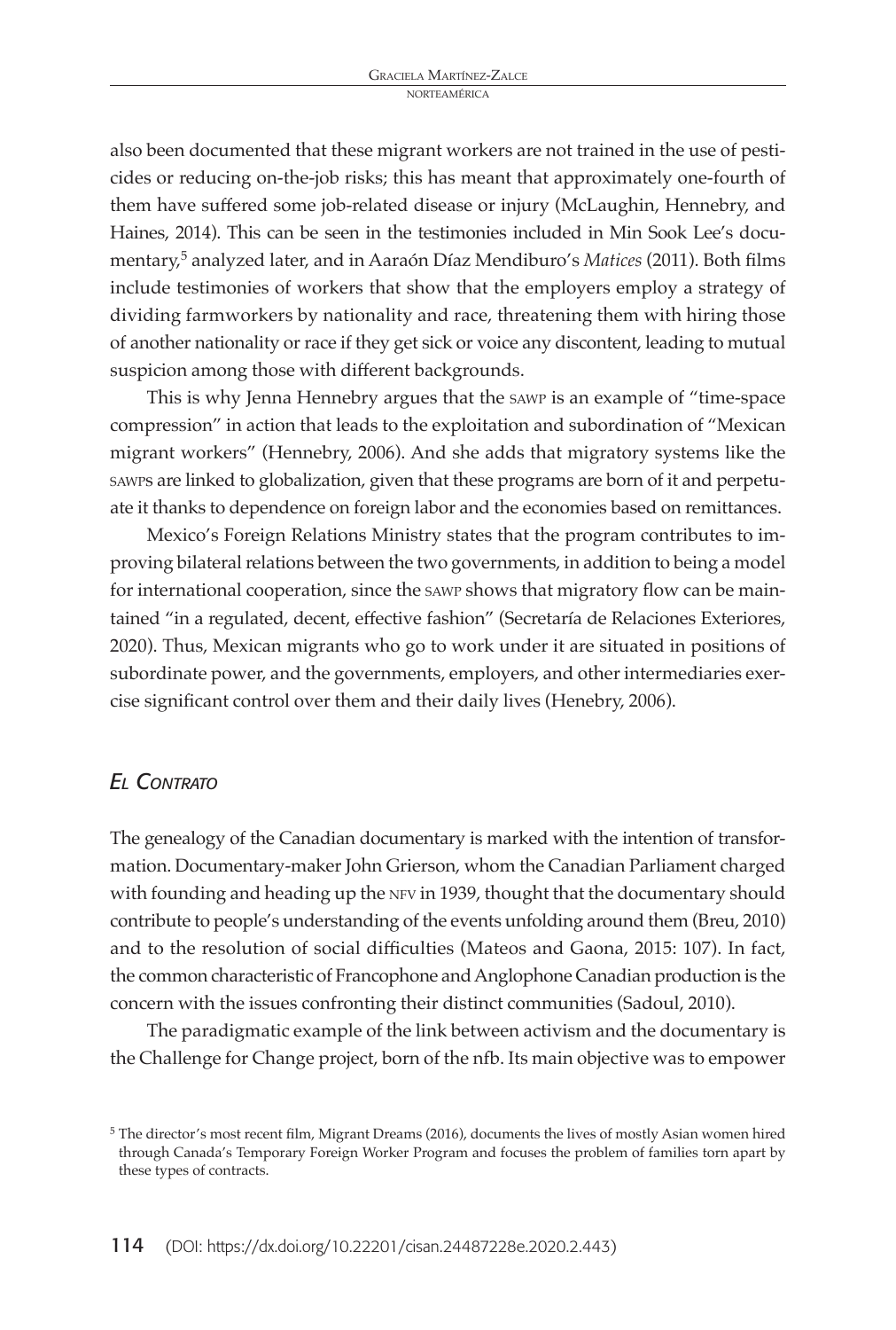the community through the participation of social actors in production and making them visible through the dissemination and distribution of what they produced (Waugh, Baker, and Winton, 2010: 6). In this way, a series of films were made that were seen as part of an activist practice. This tradition continues to this day.

Min Sook Lee, is a Canadian of Korean origin; she is a filmmaker, activist, and university professor. As she has said, her political position is informed by belonging to a group of immigrant workers who faced many difficulties. She has participated in different social justice movements.<sup>6</sup> At the Ontario College of Art and Design, she co-founded the Art and Social Change program, which teaches students the social function of art. In her opinion, it is fundamental to participate in the media, since it is a way to have an impact on one's surroundings and make space for disadvantaged groups. She has directed eight documentaries and received an important number of honors.7 In *El Contrato*, Lee benefits from the contradictions inherent to filming with the nfb as the main producer: with public money, she fiercely criticizes a program that is one of the success stories of bilateral relations between the governments of Mexico and Canada.

*El Contrato* is a medium-length production.8 The film's context is the economic crises that have continuously expelled groups of Mexicans from their homes and forced them to emigrate far from home to do the jobs Canadians themselves refuse to do. The original Spanish-language title alerts us from the start that the predominant view is that of the Mexicans, who, as we see from the initial sequence, enrolled in the Seasonal Agricultural Worker Program for Mexicans wishing to work temporarily in Canada.

The film documents a complete season; it begins and ends following the main character, Teodoro Bello Martínez, from poor neighborhoods in the outskirts of Mexico City's metropolitan area, who, along with another 4 000 of his countrymen, moves for eight months to Leamington, Ontario, the largest greenhouse-tomato-producing region in North America.

<sup>8</sup> *El Contrato*, which means "the contract," is purposely titled in Spanish, although the film is produced in English.

<sup>6</sup> She founded the Asian Canadian Labour Alliance and a national group for workers' rights. She has participated in actions against racism and in favor of women's and LGBTQ2 rights.

<sup>7</sup> *Migrant Dreams* (2016), which received the Canadian Hillman Prize for Journalism, the Hot Docs Top Ten Audience Choice, and the Best Canadian Documentary Award from the Fort McMurray International Film Festival; *The Real Inglorious Bastards* (2012), which won the Yorkton Film Festival Best History Doc; *The Real M\*A\*S\*H\** (2010), which was given the Columbus Award Honourable Mention; *Badge of Pride* (2010); *Tiger Spirit* (2008), winner of the Donald Brittain Award for Best Social/Political Documentary Program; *Hogtown: The Politics of Policin*g (2005), winner of the Best Canadian Feature Length Documentary Award at the Hot Docs Festival and Best Feature Documentary at the Innoversity Creative Summit; *El Contrato* (2003), winner as Best Documentary at the Iberoamerican Festival; and *Profiles* (2001-2002). In addition, in 2016, she was given Cinema Politica's Alanis Obomsawin Award for Commitment to Community and Resistance. She is currently working on a documentary about native languages.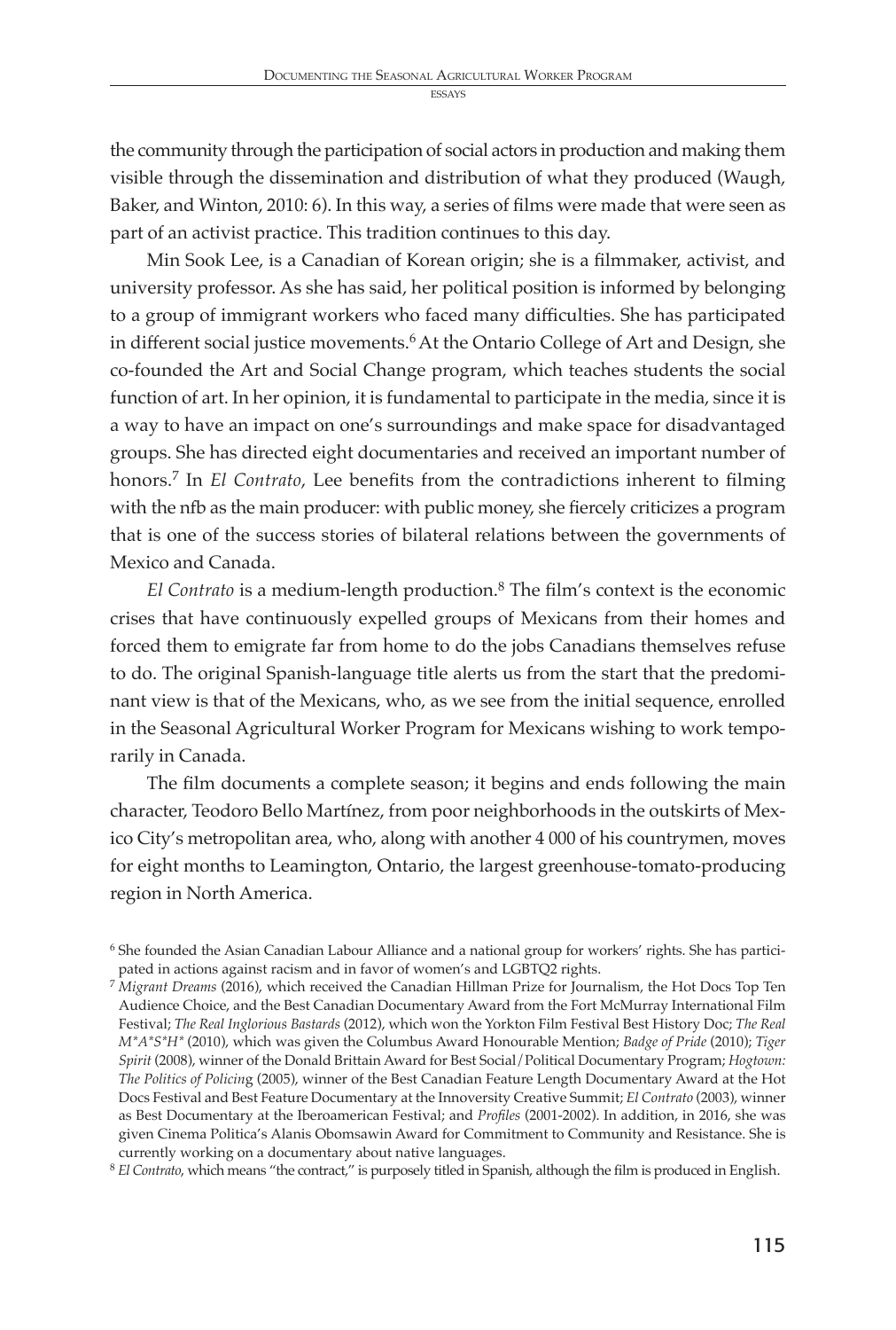Although an apparently obvious symbol, the Monarch butterflies, the metaphor for migration from Canada to Mexico and back, are used as a transition in several parts of the journey and in the sequences of the film; however, the metaphor –in a sense– is ironic, given that butterflies travel freely without borders and workers do not: on arrival at their destination, they are enclosed in "las farmas," the farms, in their dilapidated, insecure rooms, with permission to visit the local village only one afternoon a week, thus being inexorably tied to the farm owners who signed the contract with them through an international agreement. And for eight months, the filmmaker documents how they work and live in a secluded Mexican, exclusively male community, similar to a prison.

The documentary follows three interwoven stories, whose participants are mostly male, providing the audience with a multifaceted vision of the program and its realities: the story of the protagonists, Teodoro and his colleagues; of the bosses and Mexican government authorities, portrayed as a single team; and the story of "M.," a Mexican who denounces the injustices that he and his compatriots experience during their stay. Because *El Contrato* is committed to the reality it is documenting, Lee has chosen to focus on an individual protagonist who represents the whole group of men, someone who is the face of a collective that is valuable only commercially.

On the screen, the viewer sees the full sequence of time in which the workers live, from farm to seclusion: we see the beginning of a frozen spring, a summer full of intense activity, a short autumn that gives way to a snowy winter. We see the harvest cycle and the distribution of the packed tomatoes. We witness the short homecoming and the sad deliberations with the families about travelling back up North. All these activities are interspersed with economic figures and social and political restrictions.

Min Sook Lee puts into practices the two strategies Nichols (2013) identified in the production of a documentary for dealing with social issues. On the one hand, the portrait of an annual cycle of migrant workers, which includes both Mexico and Canada, makes the audience note the complexity and scale of the conflict. On the other hand, her focus on Teodoro Bello and his intimate moments with his family allows the viewer to relate emotionally. Regarding what Nichols (2013) pointed to as the modes of documentary, we can say that the intention of informing and moving the audience falls within the expository mode.

The perception of continuity among the subjects, their testimonies, and their actions are traits of the observational mode. But the confrontation constructed between the attitudes of the sawp authorities and the farmers versus the experiences of the migrant workers denote qualities of the participatory mode.

It is important to note that, both the strategies and the modes used in dealing with the theme jibe with some of the traits that have characterized the genealogy of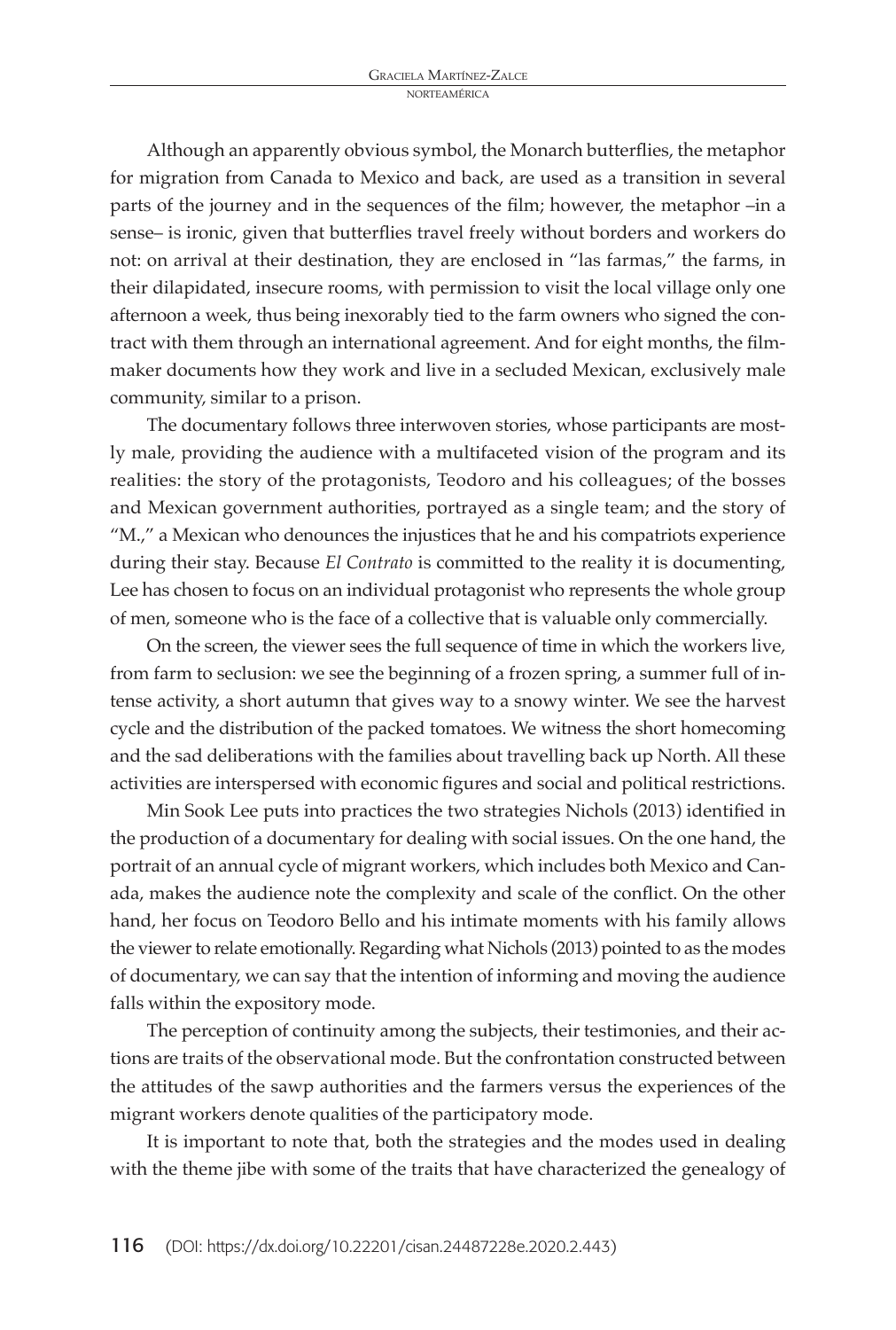the Canadian documentary; that is, the need to understand the world from the perspective of the social actors and make their view visible to have an impact on conflict resolution. In that sense, *El Contrato* is also relevant because it nourishes the activist tradition inside the nfb, as well as the growing body of documentaries that have been portraying the terrible difficulties involved in migration, both in North America and elsewhere in the world.<sup>9</sup>

## DOCUMENTING THE SEASONAL AGRICULTURAL WORKING PROGRAM

Once we have identified the coordinates around which *El Contrato* is constructed, we can distinguish the three main crosscutting themes of its critical portrait of the sawp. The first aims to show how both Mexican government officials and the agribusiness companies conceive of the migrant workers, regardless of bilateral agreements and norms. In Mexico, at the Ministry of Labor, as Teodoro applies for the program, in the background are stands full of thousands of folders that act as metaphor for all the men whose lives are only numbers and statistics for the agroindustry that is a very successful bi-national achievement.

In one of the most violent scenes, the Mexican diplomats visit a farm and, instead of attending to workers' needs, tell them that anyone not satisfied with the work can return to Mexico, thus signaling that they are unwilling to start a fight with the owners since, contrary to arguing with them, they want to invite them to invest in Mexico, as we are shown in a later scene. At the same time, the Mexican agricultural workers emphasize to the voice behind the camera that 12-hour shifts, seven days a week, plus insults and bad treatment are all too much to sacrifice for such a low wage, though it is, of course, much larger than they could get in Mexico.

Parallel to Lee's critique, Karla Valenzuela (2018) has pointed out that, despite the fact that Mexico has infrastructure in Canada to deal with the difficulties that sawp workers face, $^{10}$  service to the Mexican community is seriously limited due to issues such as racialized relations between consular officers and migrant workers, the asymmetrical link between Mexico and Canada, legal impediments, issues involving Mexican public administration, etc. This shows that the migrant workers

<sup>&</sup>lt;sup>9</sup> Since multiculturalism is one of the fundamental traits of the Canadian nation, the issue of migration is very important in the nfb repository, with highly contrasting nuances. It includes, for example, a series of animated shorts that tell the stories of different migrants, created for educational purposes to be distributed in primary schools so that young immigrants can be welcomed empathetically by their schoolmates. It also includes autobiographical audiovisuals by many Canadian artists with origins elsewhere, as well as a hundred or so documentaries about migration and work.

<sup>10</sup> Six consular offices, Mobile Consulates, Health Windows, and Community Plazas.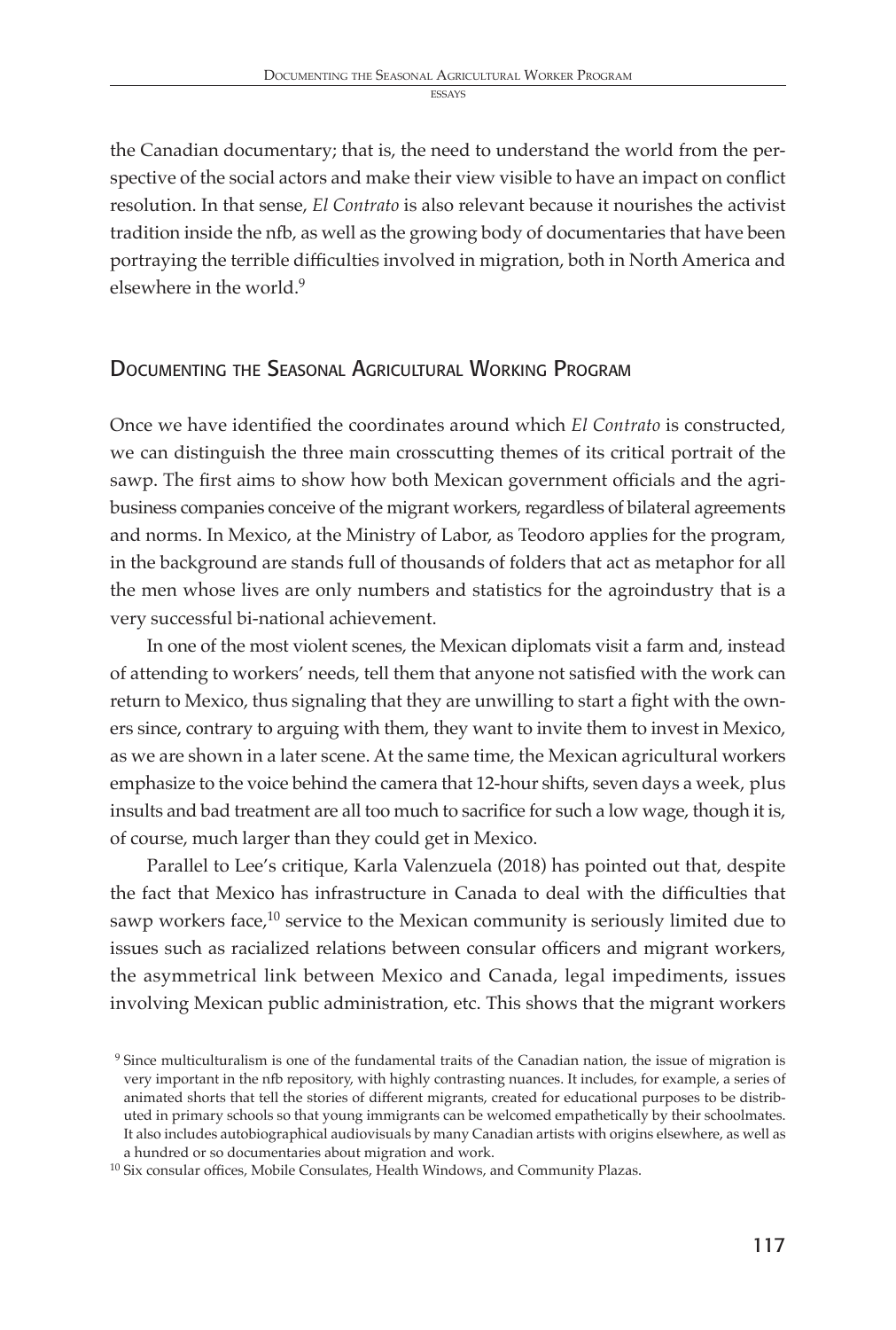are trapped in a binational dynamic in which they are merely an easily replaceable work force.

The second crosscutting theme reveals some of the social consequences of temporary migration. The interviews with the bosses, who have signed waivers so that the filmmaker could shoot on their farms, reveal the naiveté of a certain latent discrimination due to race and class. We become aware of the wealth they amass from the 100-percent male Mexican workforce who they hire "because there's no other choice." Local storekeepers are happy, because every Friday afternoon their sales shoot up. However, the Leamingtonians feel they are being invaded; one of the owners talks about problems rooted in nostalgia and alcohol: "The policemen call their owners and they come to pick them up." She refers to them as "things" and to their bosses as if they "owned" the workers, bringing to mind the days of slavery. In the village where the documentary was filmed, shots show white people looking askance at the river of male workers crowding the streets and stores. In short, just as recent research confirms (Valenzuela, 2018), the migrant workers are restricted to acting in labor and community circumstances in which racist stereotypes about Mexicans prevail, justifying both the daily mistreatment and the disdain for their well-being, health, and safety.

The last and most important crosscutting theme underscores the impossibility of integration. Even though this is not the general tone of the film, as an irony, utilizing fragments with archival images of the Tomato Festival, with only white attendees, one of the sequences in the documentary is scored with Stompin' Tom Connors's *The Ketchup Song* (1970), giving it a certain temporary ambiguity: the viewer is never sure if these are scenes from the past, when tomatoes were harvested by Ontarians, or if the festivity is contemporary to the film diegesis and Mexican workers are not welcome to join in, even though it would be impossible without their active participation. This scene underlines what ngos try to communicate to Canadian consumers: there are people harvesting their food who cannot participate in the privileges of harvest celebrations<sup>11</sup>

The relevance lies in the fact that these three aspects identify the main factors responsible for the exploitation that the migrant workers suffer: Mexican officials who should guarantee the proper functioning of the sawp but who do not ensure that the norms that should protect them are respected; the partnership with the Canadian businessmen who only look out for their own interests; and the profound, invisible racism toward this community of Mexican migrant workers.

However, *El Contrato*'s activist interpretation of the sawp is not limited to denouncing the main constraints to which the migrant workers are subjected for eight

<sup>&</sup>lt;sup>11</sup> This is done, especially, at Thanksgiving and Christmas, through awareness campaigns.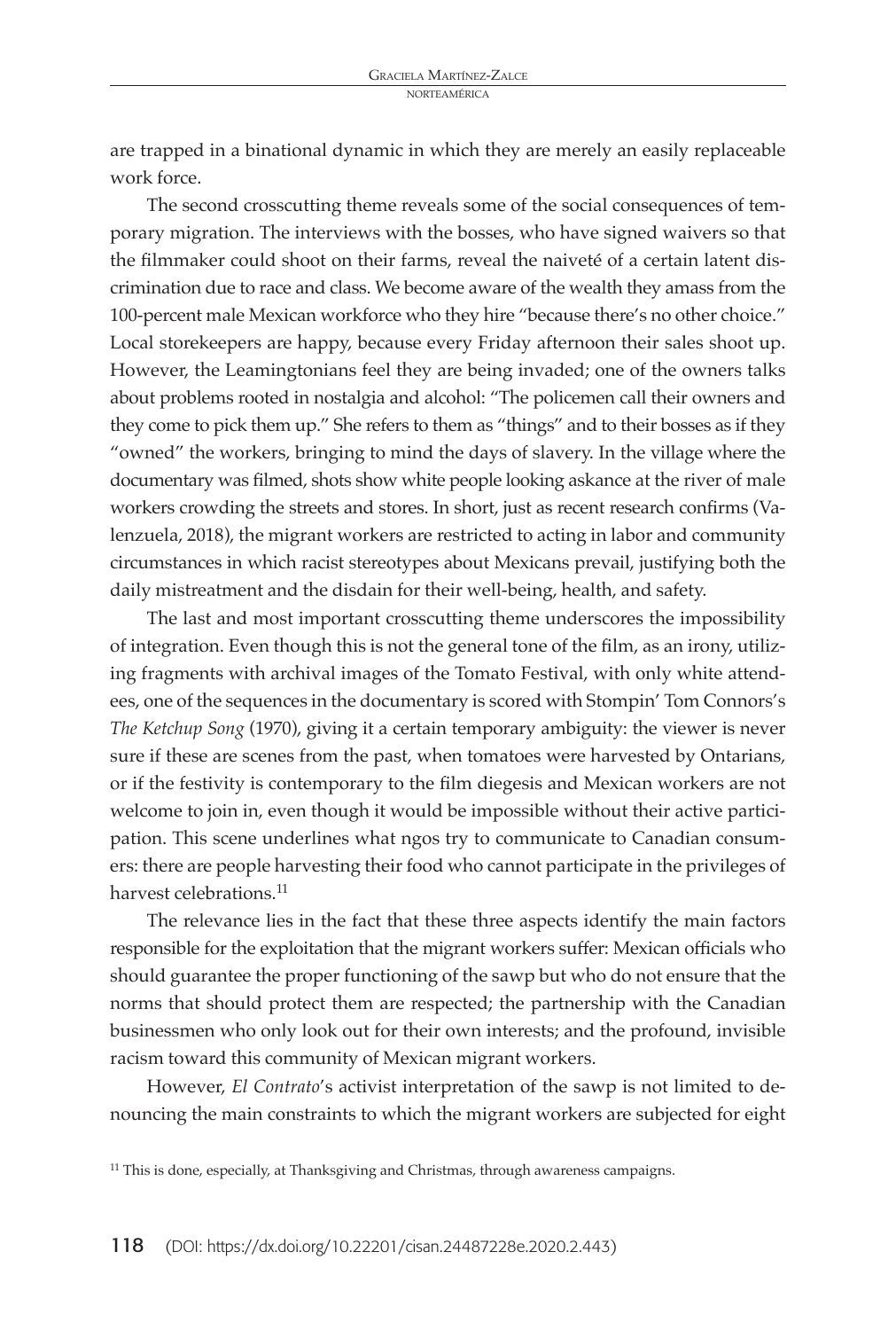ESSAY

months of the year; it also aims to gain empathy and commitment around the issue. A female voiceover representing Lee explains the details of the temporary worker program to the audience, along with the conditions it involves in Ontario, a province where agricultural unions are prohibited and where the migrants, despite having paid their taxes and the quota for their retirement (some of them for more than 20 years), receive neither the medical nor social benefits to which they are entitled. This voiceover is one of the main vehicles for achieving the activist point of view in the documentary: the facts she presents frame the injustice that will be portrayed by the characters' working and living conditions, the interviews with their employers, and the activity of Mexican consular officers.

Min Sook Lee explains that workers are segregated by gender and nationality so that the farm owners can apply the politics of divide and conquer. If men believe that women can have more privileges, or if Mexicans hear that people from Central America and the Caribbean will get their jobs if they are seen as troublemakers, they will be suspicious of one another; they won't gather or talk or get to know their shared rights and expectations. They will never become a community, despite activists' efforts in their favor.

Since the documentary's main objective is to lead us to awareness about the unfair treatment of temporary workers, it is not only important to document their daily lives, but also to directly denounce concrete cases. That is why, interwoven throughout the plot, the masked Mexican man, M., provides testimony of the mistreatment on some farms and the paradox in which the workers must live: anonymity is the only way to make a complaint, because opinions or claims are considered signs of rebellion. Therefore, they lead directly to expulsion from the program. So, the film makes the point about the lack of liberty, in so many aspects, that the contract forces the signers into. Talking freely about their situation is a luxury these men cannot afford if they want to continue participating in the program to make a living earning their wages in dollars.

And something that comes to mind while watching the film is that, even though it is called *El Contrato*, no one –not the subjects documented, not the viewers– get to know the full contract ever. In the diegesis, this is quite significant because the object that ties one side to the other, the one that, on paper, forces both signers into obligations that must be fulfilled, the reason these migrants are moved to another country is left out of the narration. The narrator states that the program seeks employees, a cheap temporary workforce, not probable future citizens, agreeing with what ngos involved with temporary migrants have been stating for quite a long time. This necessary evil is portrayed in different scenes throughout the film.

The farm owners, for their part, did not stand idly by in the face of Lee's critique. She has written, "Upon release, the growers in Leamington who appeared in the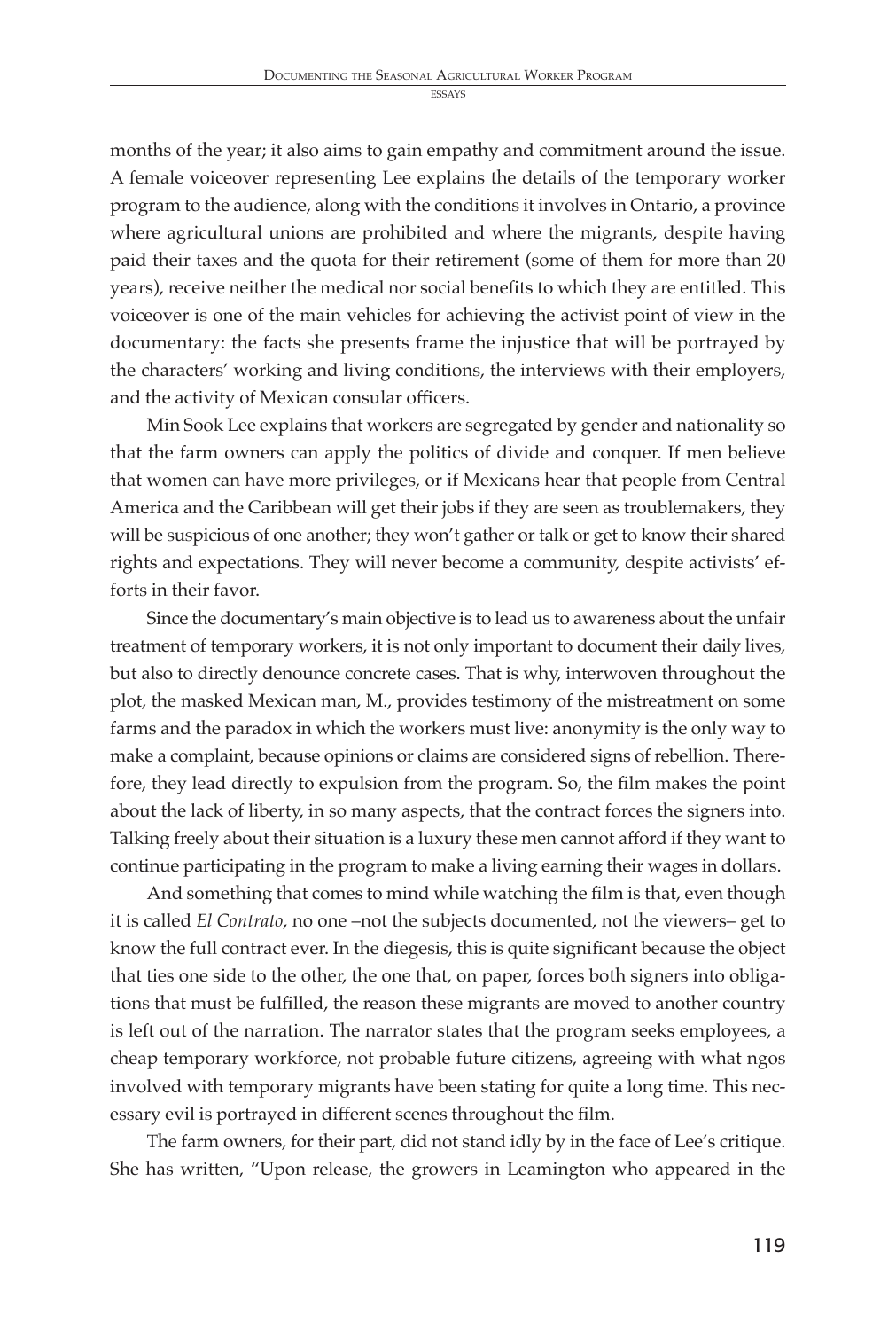documentary launched a million-dollar libel suit against me. In the libel suit I was named, as were the producers of the National Film Board of Canada, and any venue that attempted to screen the documentary was served with a libel notice. The growers alleged I had defamed them. And they were using a tried and true tactic of corporations to muzzle media –a strategic lawsuit against public participation, a slapp suit. slapp suits are used to intimidate and censor critics by burdening them with costly legal expenses that drain resources and ultimately silence the public debate. For a year, *El Contrato* sat on the shelf while lawyers hashed it out. No broadcaster would touch the film, despite initial interest from the provincial broadcaster tvo. The legal threat embargoed the release. Eventually, after a year, the NFB lawyers agreed to release the film with the proviso that I include cards at the front of the film that clarified that the footage had been shot with permission from the participants in the film. There was no hidden-camera footage and the growers had signed off on participant waivers during production" (Martínez-Zalce and Díaz Mendiburo, 2019: 31-40).

Naturally, it is by no means a coincidence that *El Contrato* was so upsetting for growersw: it clearly shows that their business is profitable because of the exploitative practices used against the migrant workers, and it questions the comfortable dynamic they enjoy as businessmen. In fact, Lee's explanation of the difficulties she faced to get the documentary shown is further evidence that they are not willing to lose their privileges. The film's distribution will pressure them to comply with the established norms and recognize the workers a people with full rights.

#### **CONCLUSIONS**

*El Contrato* clearly showed the exploitative conditions that the sawp migrant workers still face before they were discussed by academia. Recent literature affirms that the program has been fundamentally benefitting Canadian agroindustry for 40 years, while the migrants have been working in inequitable conditions (Venegas, 2018). The way in which the film achieves its denunciation is by documenting the daily lives of the Mexicans not only on the farm, but also at church, in the stores, and their houses, and their difficult, tough meetings with the consul general, thus giving them a singularity, creating the representation of a community and providing them with a human perspective, the one that is taken away from them by their employers and the Mexican authorities, who consider them numbers, disposable bodies, a replaceable workforce.

With all the different tools analyzed, *El Contrato* is successful in making its point: life in the Ontarian agricultural region is not willing to really include Mexican immigrants, but rather marginalizes them. We must keep in mind that the construction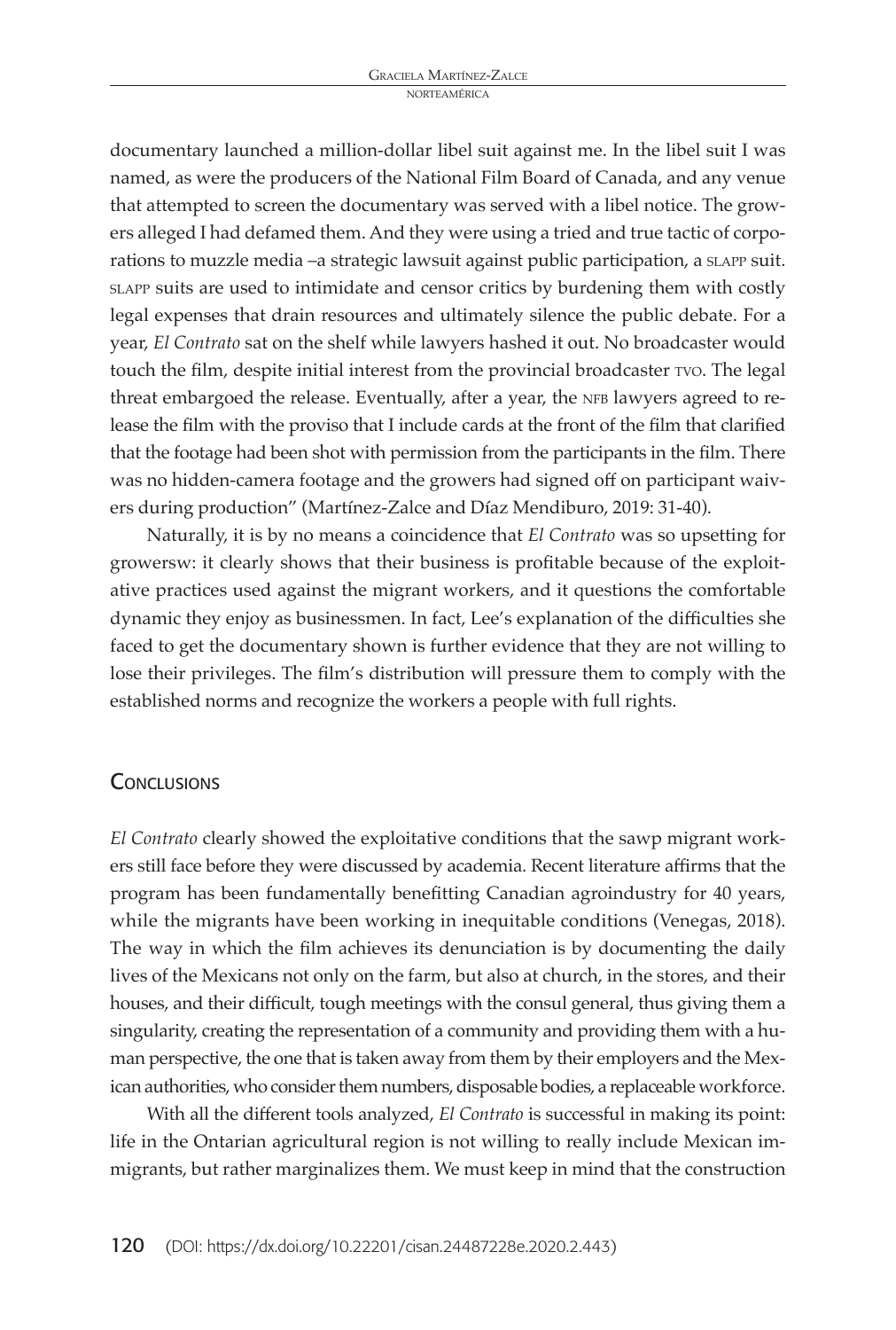ESSAY

of regions always implies normative components, given that institutional structures are made up of rules, power, and confidence, and that these limitations, symbols, and institutions converge by way of the material practice in the tomato-producing region of Leamington, under the institutional structure of the Seasonal Agricultural Worker Program. This program obliges the Mexican workers to live like recluses within the confines of the farm where they are employed, under strict rules regulating their movement, amid symbols such as the language and the local religion that differentiate them from the community of local residents.

This activist documentary lets us know that they have no possibility to integrate, because *El Contrato* is designed to forbid integration. The region that receives them is only temporarily transformed by their presence; so, the program is successful in maintaining them as foreigners. Neither the possibility nor the willingness to change exists; at least, this is what some ngos, academics and filmmakers state. So …why do these workers return to this island of lonely men? Because they have dreams for their children; because they hope for a better income, which does not always mean, as we can see, a better life. And because, as the documentary concludes, it's a necessary evil that affects everyone and benefits, in extremely different ways, both the workers and the employers; and also, the governments both in Mexico and Canada.

In this sense, it is interesting to note that *El Contrato* has had several effects as an activist tool. In addition to making visible and denouncing the issues involved, the documentary gave migrant workers access and a place in the public discourse because relating their experience severely questions the behavior of farm owners and sawp officials. But even more transcendental is the fact that it makes them members of the Canadian community that does recognize them, that gives them their important place in the process that guarantees their access to foodstuffs, and that is willing to fight by their side for decent working conditions. It makes them part of a network, and being part of that network is the beginning of their integration.

Finally, on the NFB digital platform, where the documentary is accessible for free from anywhere on the planet, a dialogue has opened up with the public in which anyone can participate. All manner of opinions can be read there about *El Contrato*. The fact is that the vast majority express indignation about the sawp temporary workers' conditions on the job. But, since the NFB earmarks funds to disseminate its own point of view both in Canada and the world through the production of documentaries, Teodoro Bello, "M," and the rest of their colleagues' viewpoint, preserved by Min Sook Lee's committed lens, now form part of Canadian audiovisual history. This demonstrates the complexity of a state in which inclusive cultural initiatives like the NFB coexist with neoliberal economies.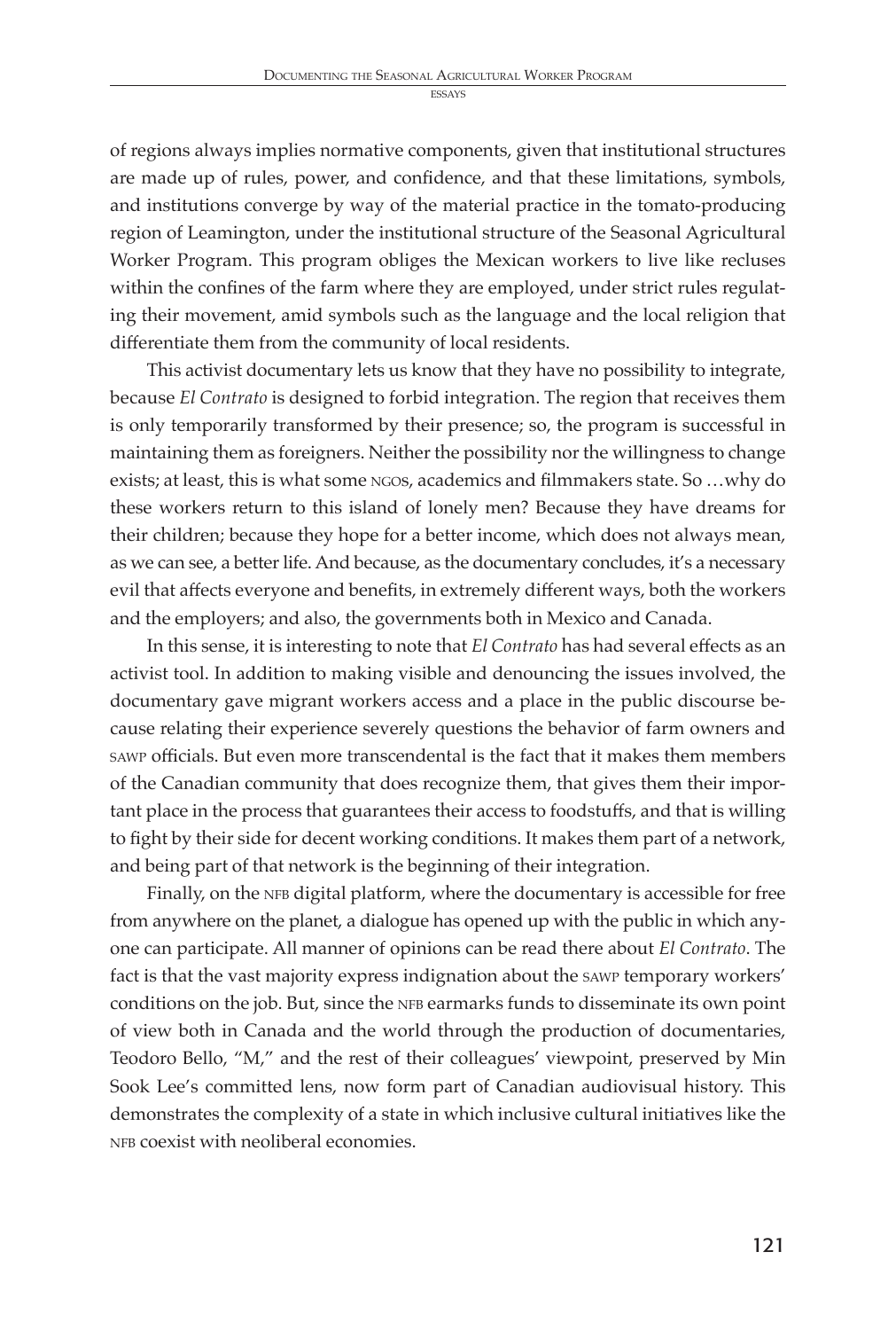## **BIBLIOGRAPHY**

Anselimi, William, and Sheena Wilson

2009 "Performative Radicalism in Contemporary Canadian Documentary Film," *Film International*, vol. 37, pp. 44-53.

#### Berrío, Ayder

2006 "La perspectiva de los nuevos movimientos sociales en las obras de Sidney Tarrow, Alain Touraine y Alberto Melucci," *Estudios Políticos*, no. 29, July-December, pp. 218-236.

#### Breu, Ramón

2010 *El documental como estrategia educativa*, Barcelona, Graó-Biblioteca del Aula.

#### BUTOVSKY, JOHAN, and MURRAY SMITH

2007 "Beyond Social Unionism: Farm Workers in Ontario and Some Lessons from Labour History," *Labour / Le Travail*, vol. 59, Spring, pp. 69-97, http://www. jstor.org/stable/25149755

#### Chihu, Aquiles, and Alejandro López

2007 "La construcción de la identidad colectiva en Alberto Melucci," *Polis. Investigación y Análisis Sociopolítico y Psicosocial*, vol. 3, no. 1, first semester, pp. 125-159.

#### Consulado General de México en Toronto

2014 "Programa de Trabajadores Agrícolas Temporales México-Canadá," https:// consulmex.sre.gob.mx/toronto/index.php/es/ptat, July 26, 2020.

#### Cordero Marines, Liliana

- 2020 "Activismo antitrumpista: Ken Burns y Michael Moore en la trinchera del documental estadunidense," *Convergencia, Revista de Ciencias Sociales,* uaem, vol. 27, pp. 1-23, https://doi.org/10.29101/crcs.v27i0.13852
- 2019 "Documental político en Norteamérica: una herramienta de contrainformación y configuración de las identidades políticas," *Norteamérica, Revista Académica,* cisan-unam*,* vol. 14, no. 1, https://doi.org/10.22201/cisan. 24487 228e.2019.1.367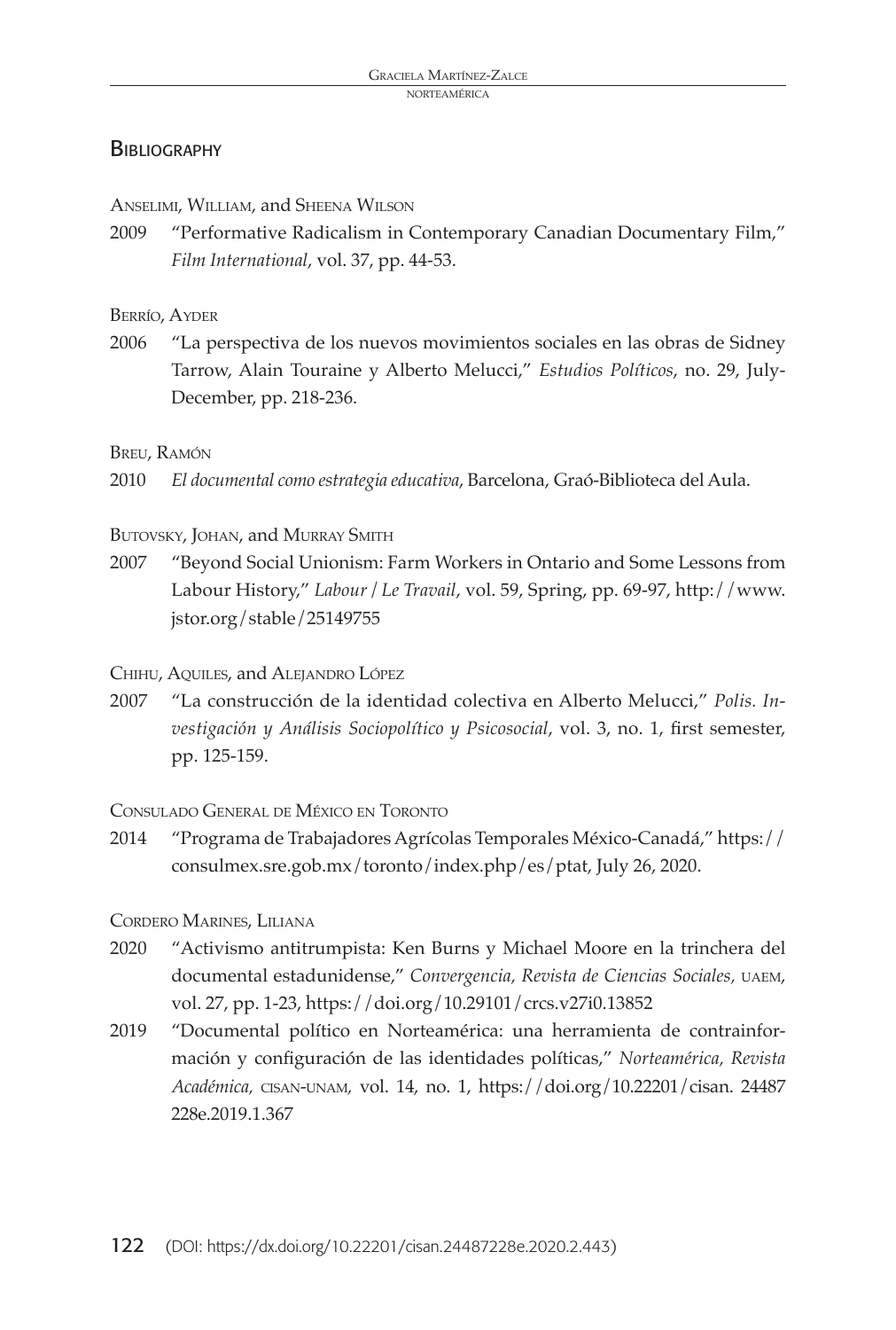## Díaz Mendiburo, A.

2015 "Las representaciones sociales que tienen los migrantes temporales respecto a los habitantes de Saint-Rémi, Quebec," *Migraciones internacionales,* vol. 8, no. 2, July-December.

## Dittus, Rubén

2012 "Imágenes y poder: El dispositivo en el documental político," *Revista de Investigaciones Políticas y Sociológicas*, vol. 11, no. 2, pp. 33-45.

#### Giroux, Sylvain, and Ginette Tremblay

2011 *Metodología de las Ciencias Humanas,* Mexico City, fce.

Global Forum on Migration & Development

2014 "Canadian Seasonal Agricultural Worker Program (sawp)," https://www. gfmd.org/pfp/ppd/1753, accessed July 26, 2020.

## HENNEBRY, JENNA

- 2012 "Permanent Temporary? Agricultural Migrant Workers and Their Integration in Canada," *irrp Study*, no. 26.
- 2006 "Globalization and the Mexican-Canadian Seasonal Agricultural Worker Program: Power, Racialization & Transnationalism in Temporary Migration," unpublished doctoral dissertation, University of Western Ontario London, Ontario, http://s3.amazonaws.com/migrants\_heroku\_production/datas/2209/ Thesis\_Hennebry\_original\_original.pdf?1465309973

## Hernández, Miguel

2014 "*Señorita extraviada:* reflexiones sobre la nuda vida en los feminicidios de Ciudad Juárez," in Graciela Martínez-Zalce and Juan Carlos Vargas, comps., *Cine y frontera, territorios ilimitados de la mirada*, Mexico City, cisan-unam, pp. 181-206.

lais (Laboratorio Audiovisual de Investigación Social)

2014 *Tejedores de imágenes: Propuestas metodológicas de investigación y gestión del patrimonio fotográfico y audiovisual*, Mexico City, Instituto Mora.

## Lee, Min Sook

2019 "Min Sook Lee," https://www.voteminsook.ca/, accessed August 4, 2020.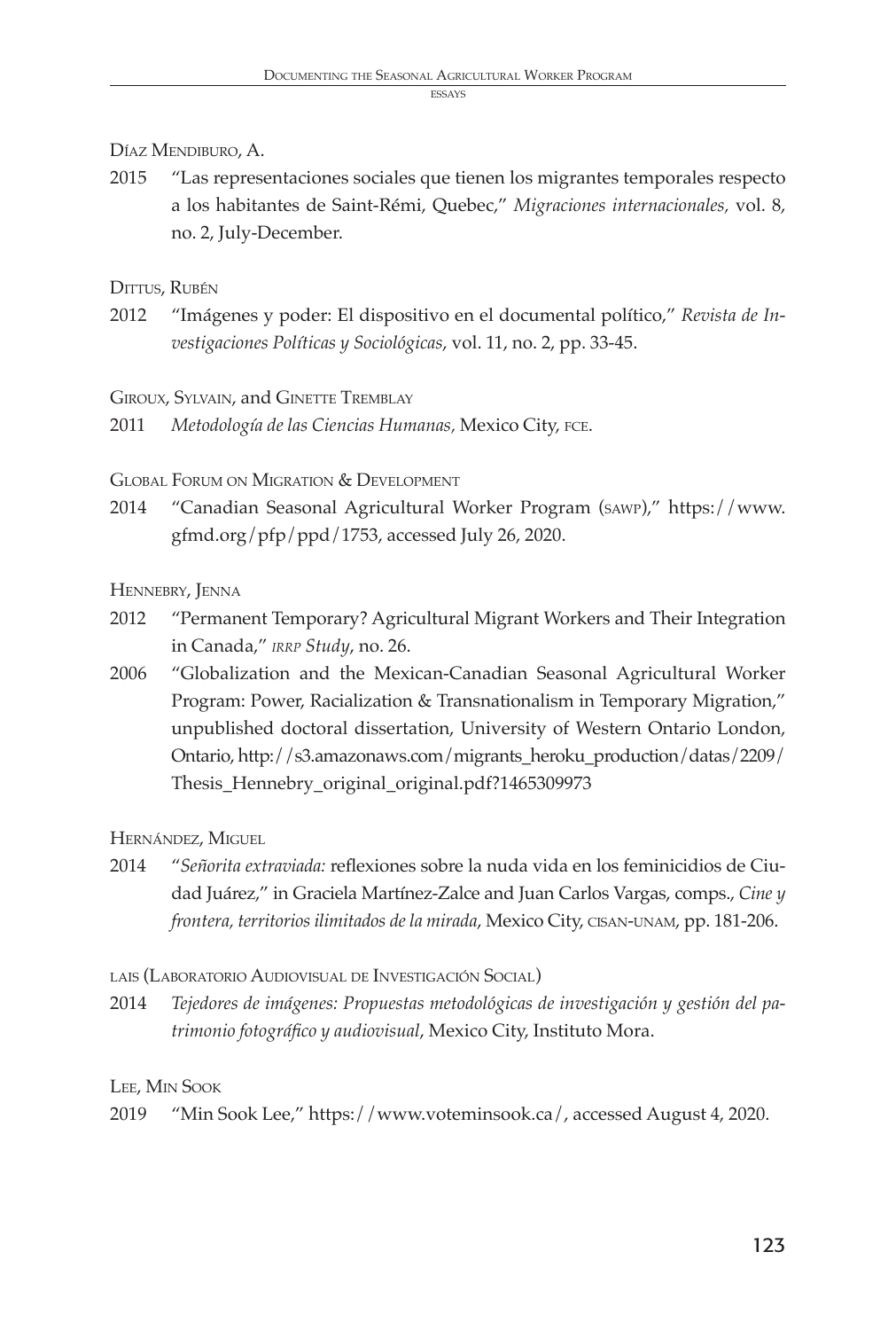#### LOUSTANAU, ESTEBAN

2018 *Telling Migrant Stories: Latin American Diaspora in Documentary Film*, Miami, University Press of Florida.

## MACKENZIE, SCOTT

1996 "De la colectividad a la comunidad: el cine quebequense y la identidad nacional," in Graciela Martínez-Zalce, ed., *¿Sentenciados al aburrimiento? Tópicos de cultura canadiense*, Mexico City, cisan-unam, pp. 175-194.

## MacKenzie, Scott, and Graciela Martínez-Zalce

1996 "Entre la historia y la ficción: El cine anglocanadiense," in Graciela Martínez-Zalce, ed., *¿Sentenciados al aburrimiento? Tópicos de cultura canadiense*, Mexico City, cisan-unam, pp. 195-208.

MARTÍNEZ-ZALCE, G., and A. DÍAZ MENDIBURO, eds.

2019 *Cruzando la frontera. Narrativas de la migración: el cine*, Mexico City, cisan-unam.

Mateos, Concepción, and Carmen Gaona

2015 "Constantes del videoactivismo en la produción audiovisual. Rastreo histórico (1917-2014) y puntualizaciones para una definición," in Francisco Sierra and David Montero, eds., *Videactivismo y movimientos sociales*, Barcelona, Gedisa, pp. 106-140.

McLaughlin, Janet, Jenna Hennebry, and Ted Haines

2014 "Paper versus Practice: Occupational Health and Safety Protections and Realities for Temporary Foreign Agricultural Workers in Ontario," *Perspectives interdisciplinaires sur le travail et la santé,* vol. 16, no. 2, pp. 1-20.

McLaughlin, Janet, Don Wells, Aaraón Díaz Mendiburo,

André Lyn, and Biljana Vasilevska

2017 "Temporary Workers, Temporary Fathers: Transnational Family Impacts of Canada's Seasonal Agricultural Worker Program," *Industrial Relations,* vol. 72, no. 4, pp. 682-709.

Mercader, Yolanda

2014 "El cine ante los feminicidios de Ciudad Juárez," in Graciela Martínez-Zalce and Juan Carlos Vargas, comps., *Cine y frontera, territorios ilimitados de la mirada,*  Mexico City, cisan-unam, pp. 207-232.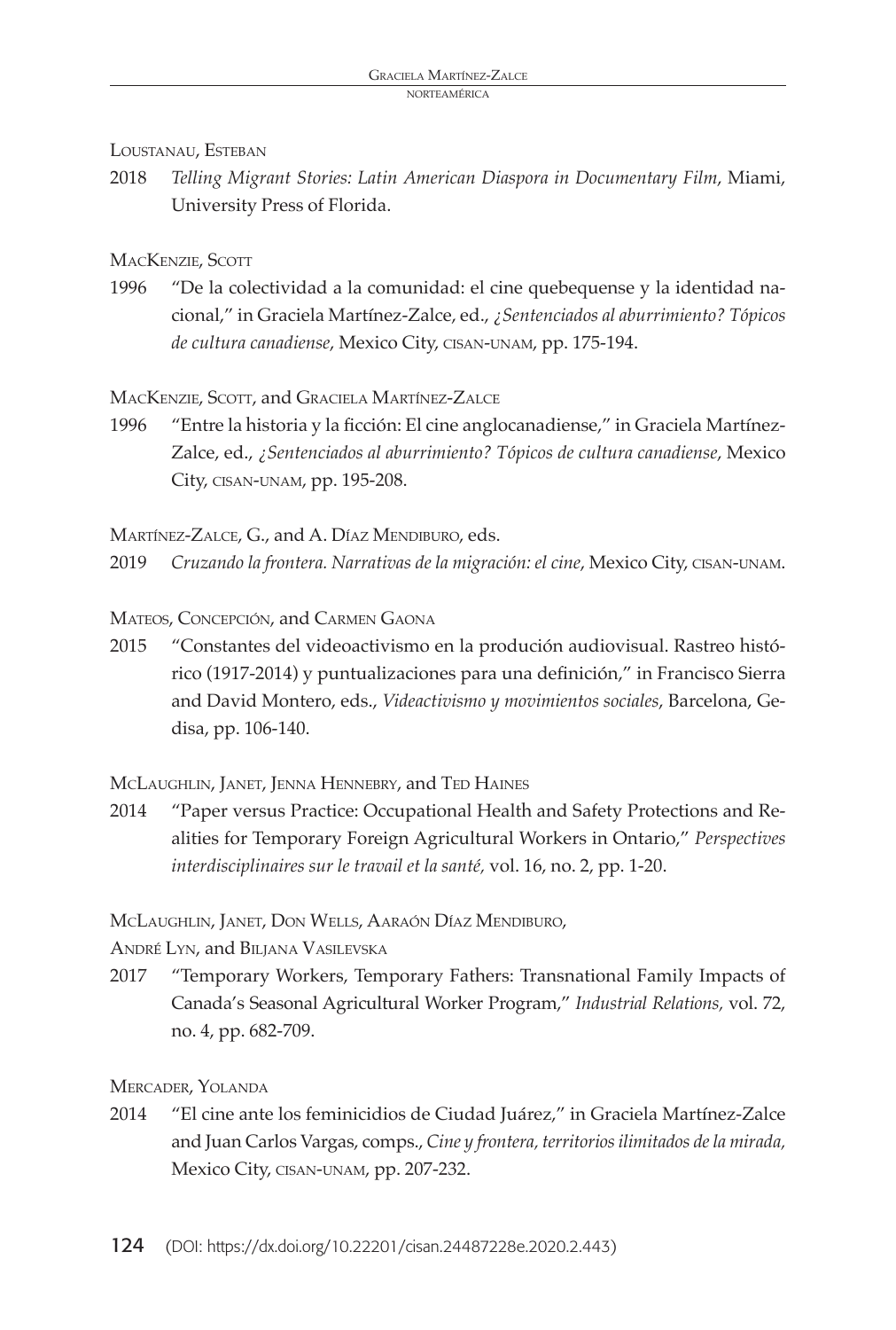## Mestman, Mariano

2009 "La exhibición del cine militante: teoría y práctica en el grupo cine liberación," in *La comunicación mediatizada: hegemonías, alternatividades, soberanías*, Buenos Aires, clacso, pp. 123-137.

## NICHOLS, BILL

2013 *Introducción al documental*, Mexico City, unam-cuec.

## PALLADINO, MARIANGELA, and ISIDE GJERGJI

2016 "Hearing in a Closed Sea: Migrations Policies and Postcolonial Strategies of Resistance in the Mediterranean," in *Interventions. International Journal of Postcolonial Studies*, vol. 18, no. 1, pp. 1-18, DOI: https://doi.org/10.1080/1369801X.2014.998255

## Paz, Adriana, and JENNIFER JIHYE CHUN

2016 "Struggling against History: Migrant Farmworkers Organizing in British Columbia," in Aziz Choudri and Adrian S. Smith, *Unfree Labour? Struggles of Migrant and Immigrant Workers in Canada*, Oakland, CA, PM Press.

## PLANTINGA, CARL

2009 *Retórica y representación en el cine de no ficción*, Mexico City, unam-cuec.

## Rodríguez, María Pilar

2010 "New Documentary Productions: A New Speaking Position for Migrants in *Extranjeras* and *Si nos dejan*," *Catalan Journal of Communication & Cultural Studies*, vol. 2, no. 1, June, pp. 43-58.

## Sadoul, Georges

2010 *Historia del cine mundial*, Mexico City, Siglo XXI.

## Secretaría de Relaciones Exteriores

2016 "Programa de Trabajadores Agrícolas Temporales México-Canadá (PTAT)," https://www.gob.mx/sre/acciones-y-programas/el-programa-de-traba jadores-agricolas-temporales-mexico-canada-ptat, accessed July 27, 2020.

## Secretaría del Trabajo <sup>y</sup> Previsión Social

2017 "Inicia stps envío de trabajadores agrícolas a Canadá," https://www.gob.mx/ stps/prensa/inicia-stps-envio-de-trabajadores-agricolas-a-canada, accessed July 26, 2020.